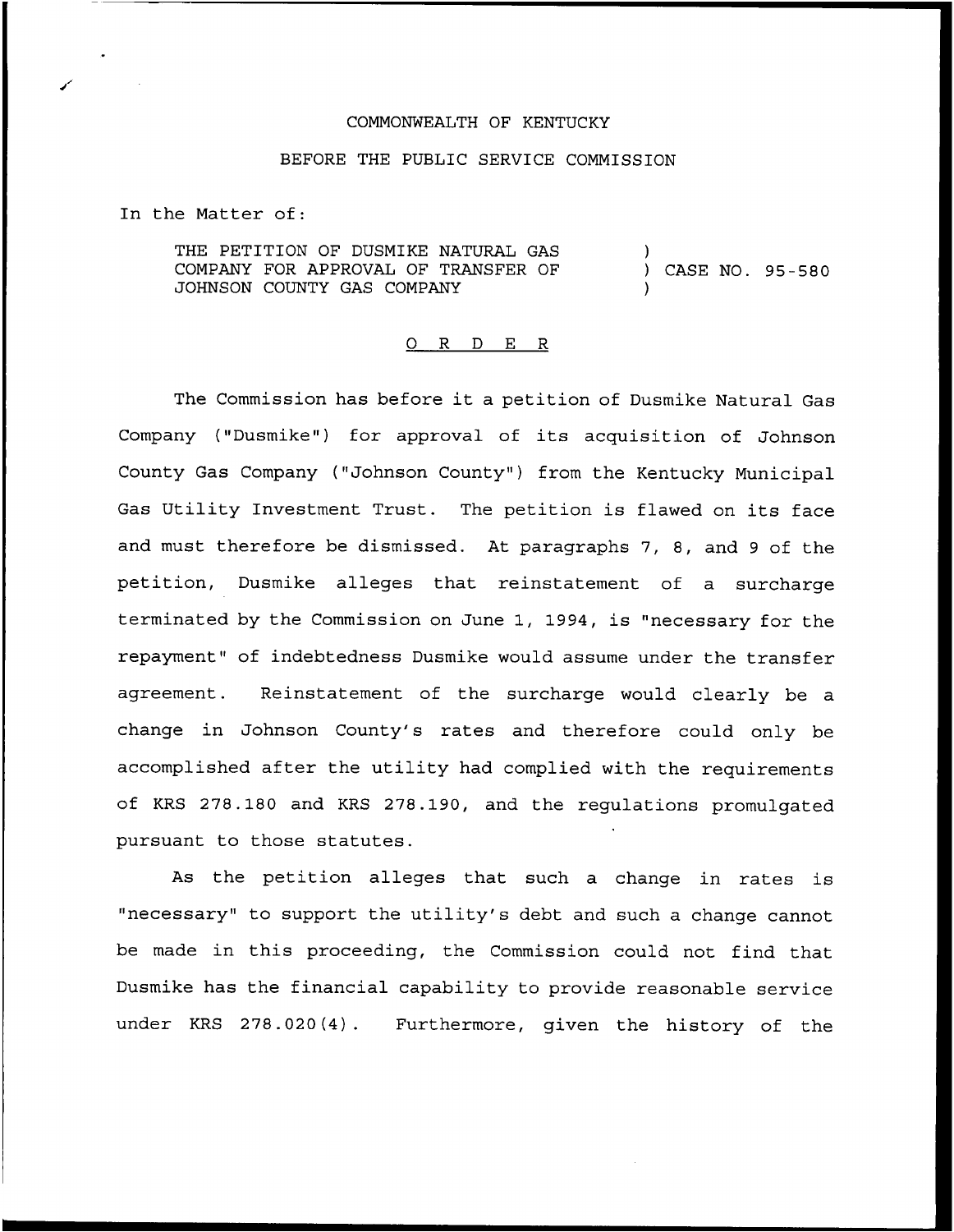utility, $^1$  the Commission could not find that a transfer under these circumstances would be in the public interest under subsection (5) of that statute.

 $\mathbf{1}$ Case No. 7576, The Request of Johnson County Gas Company for an Exemption from 807 KAR 50:015, Final Order dated October 6, 1980; Case No. 7743, Transfer of Stock of Johnson County Gas Company, Inc., Final Order dated October 6, 1980; Case No. 7875, The Application of Johnson County Gas Company, Inc., Johnson County, Kentucky for (1) Certificate of Public Convenience and Necessity Authorizing Reconstruction of Its Existing Gas System; and (2) Approval of the Proposed Plan of Financing the Reconstruction and to Retire Urgent and Pressing Debts, Final Order dated October 6, 1980; Columbia Qas of Kentucky, Inc. v. Johnson County Gas, 83-CI-149, Johnson Circuit Court filed April 25, 1983, Dismissd by Order dated May 23, 1983; Case No. 8235, Johnson County Gas Company, Inc., Van Lear, Kentucky Approval for Authority to Adjust Rates on an Emergency Basis, Orders dated October 3, 1983 and March 29, 1984; Case No. 8966, Joint Application of Danny Preston and Betty Preston, Davis Branch Road, Van Lear, Kentucky and Jupiter Gas Company, Inc. <sup>a</sup> Kentucky Corporation with its Principal Place of Business at 865 Sparta Court, Lexington, Kentucky, for the Sale and Purchase of all Issued and Outstanding Shares of Johnson County Gas Company, Inc. a Kentucky Corporation with its Principal Place of Business Located in Van Lear, Johnson County, Kentucky, Final Order dated June 19, 1984; In Re Johnson County Gas Company, Debtor, Case No. 83-00002, U.S. Bankruptcy Court, Eastern District of Kentucky, filed January 18, 1983, dismissed May 31, 1988; Columbia Gas of Kentucky, Inc. v. Johnson County Gas Company, Adversary Proceeding No. 84-0143; Kentucky West Virginia Gas Company v. Johnson County Gas, Adversary Proceeding No. 91-<br>0149, Judgment entered April 3, 1992; Columbia Gas of Judgment entered April 3, 1992; Columbia Gas of Kentucky, Inc. v. Johnson County Gas Company, Inc., 83-CI-338, Johnson Circuit Court, Division II, Dismissed by Order entered December 2, 1987; Columbia Gas of Kentucky, Inc. v. Johnson Countv Gas Comoanv. Inc., 83-CI-209, Pike Circuit Court, Order and Judgment entered July 21, 1983; Columbia Gas of Kentucky, Inc. v. Johnson County Gas Company, Inc., 83-CI-178, Fayette<br>Circuit Court, Order and Judgment entered July 21, 1983; Johnson County Gas Company, Inc., et al. v. Public Service Commission. et al., 84-CI-0813, Franklin Circuit Court, Division I, Dismissed August 14, 1984; Case No. 10415, An Investigation of the Rates of Johnson County Gas Company, Inc., Final Order dated October 30, 1990; Case No. 91-392, Johnson County Gas Company, Inc., Alleged Failure to Comply with Commission Order from Case No. 10415, Final Order date November 14, 1994; Estill Branham v. Public Service Commission, 94-CI-01822, Franklin Circuit Court, Appeal Pending.